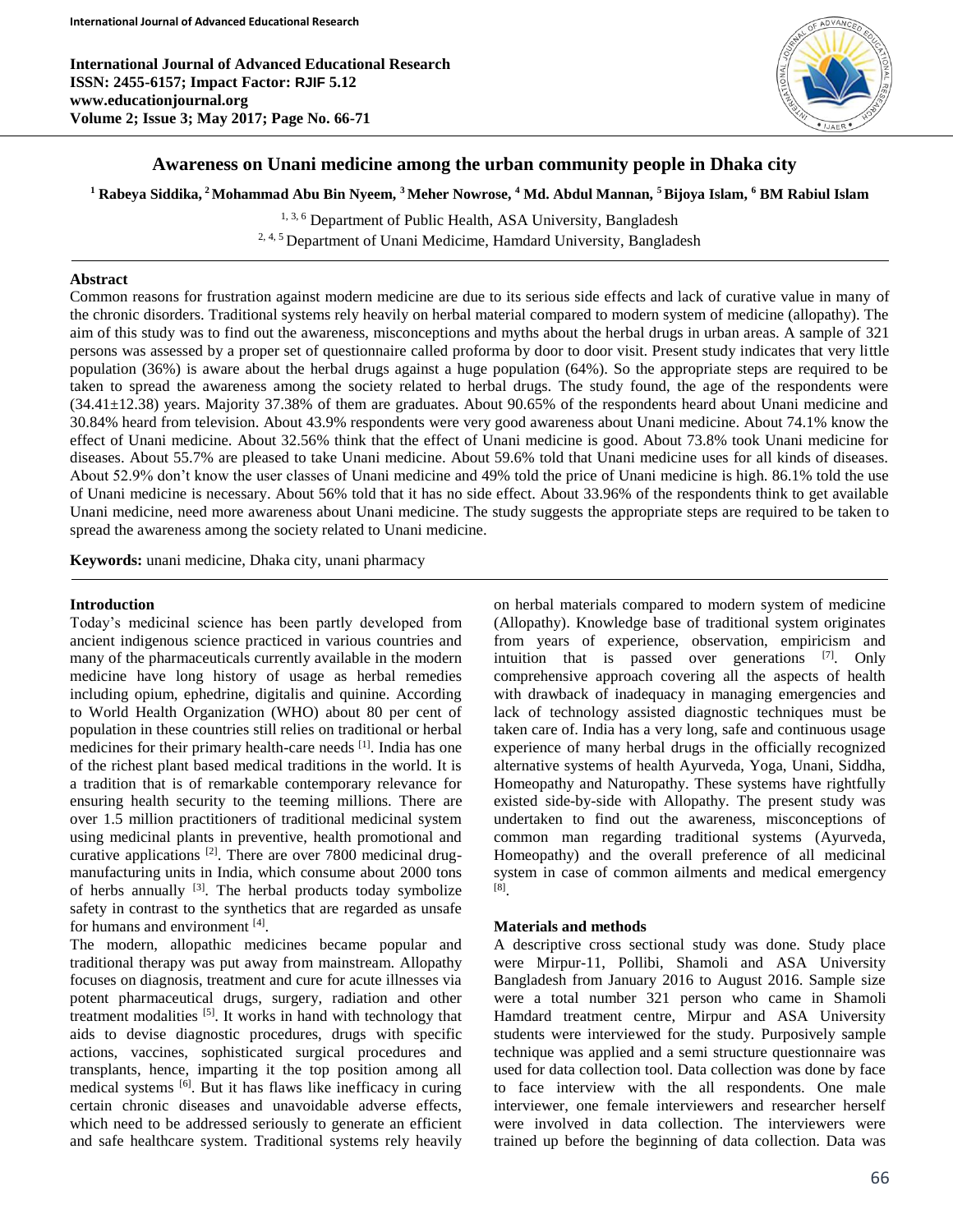analyzed by using the software SPSS 16.0 version. And data are presented in tables, graphs, charts and bars. University ethical review committee approved this protocol.

#### **Results**

A total number of 321 respondents were interviewed. The ages of the respondents were  $(34.41 \pm 12.38)$  years.



Fig 1: Distribution of the respondents according to age

Regarding educational status, majority 37.38% of them are graduates in contest 9.35% respondents were secondary school certificate. About 27.10% respondents had complete higher secondary school certificate and 26.17% respondents were found master's degree. The majority respondents (58.9%) were male while 41.1% were female (Figure-2).



**Fig 2:** Distribution of the respondents according to sex

96.7% of respondents were found Muslim in the contest only.9% was found Christian and 9.3% respondents were found Hindu.

Table 1: Distribution of the respondents according to religion  $(n=321)$ 

| <b>Variables</b> | <b>Number</b> | <b>Percentage</b> |  |  |  |
|------------------|---------------|-------------------|--|--|--|
| Religion         |               |                   |  |  |  |
| Muslim           | 288           |                   |  |  |  |
| Hindu            |               |                   |  |  |  |
| Christian        |               |                   |  |  |  |

Among the respondents, majority 66.4% were married while 32.5% were unmarried in the contest only.9% were found divorced.

Table 2: Distribution of the respondents according to marital status  $(n=321)$ 

| <b>Variables</b> | <b>Number</b> | <b>Percentage</b> |  |  |  |
|------------------|---------------|-------------------|--|--|--|
| Marital status   |               |                   |  |  |  |
| Married          | 213           | 66.4              |  |  |  |
| Unmarried        | 105           | 32.5              |  |  |  |
| Divorce          |               |                   |  |  |  |

The study investigated the monthly income of the respondents. Mean income of the respondents were (Tk. 34695.95±32705.705). Most of the respondents (35.1%) incomes were Tk. 5000-19000.

**Table 3:** Distribution of the respondents according to monthly income (n=321)

| <b>Variables</b>                     | <b>Number</b> | Percentage |  |  |  |  |
|--------------------------------------|---------------|------------|--|--|--|--|
| Monthly income (Tk.)                 |               |            |  |  |  |  |
| Tk. 5000-19000                       | 78            | 35.1       |  |  |  |  |
| Tk. 20000-34000                      | 60            | 27         |  |  |  |  |
| Tk. 35000-49000                      | 27            | 12.2       |  |  |  |  |
| Tk. 50000-64000                      | 24            | 10.8       |  |  |  |  |
| Tk. 65000-79000                      | 09            | 4.1        |  |  |  |  |
| Tk. 80000-94000                      | 24            | 10.8       |  |  |  |  |
| Mean income (Tk. 34695.95±32705.705) |               |            |  |  |  |  |

Mean family member of the respondents were 4.95±1.84. Most of the respondents (49.5%) family members were 5-7 persons.

Table 4: Distribution of the respondents according to family members n=321

| <b>Variables</b>                       | <b>Number</b> | Percentage |  |  |
|----------------------------------------|---------------|------------|--|--|
| Family member                          |               |            |  |  |
| 2-4 person                             | 138           | 43.0       |  |  |
| 5-7 person                             | 159           | 49.5       |  |  |
| $7-10$ person                          | 24            | 7.5        |  |  |
| Mean = person 4.95, $SD$ = person 1.84 |               |            |  |  |

Most of the respondents (69.2%) are in single family in contest 30.8% are lived in combined family.



**Fig 3:** Distribution of the respondents according to family types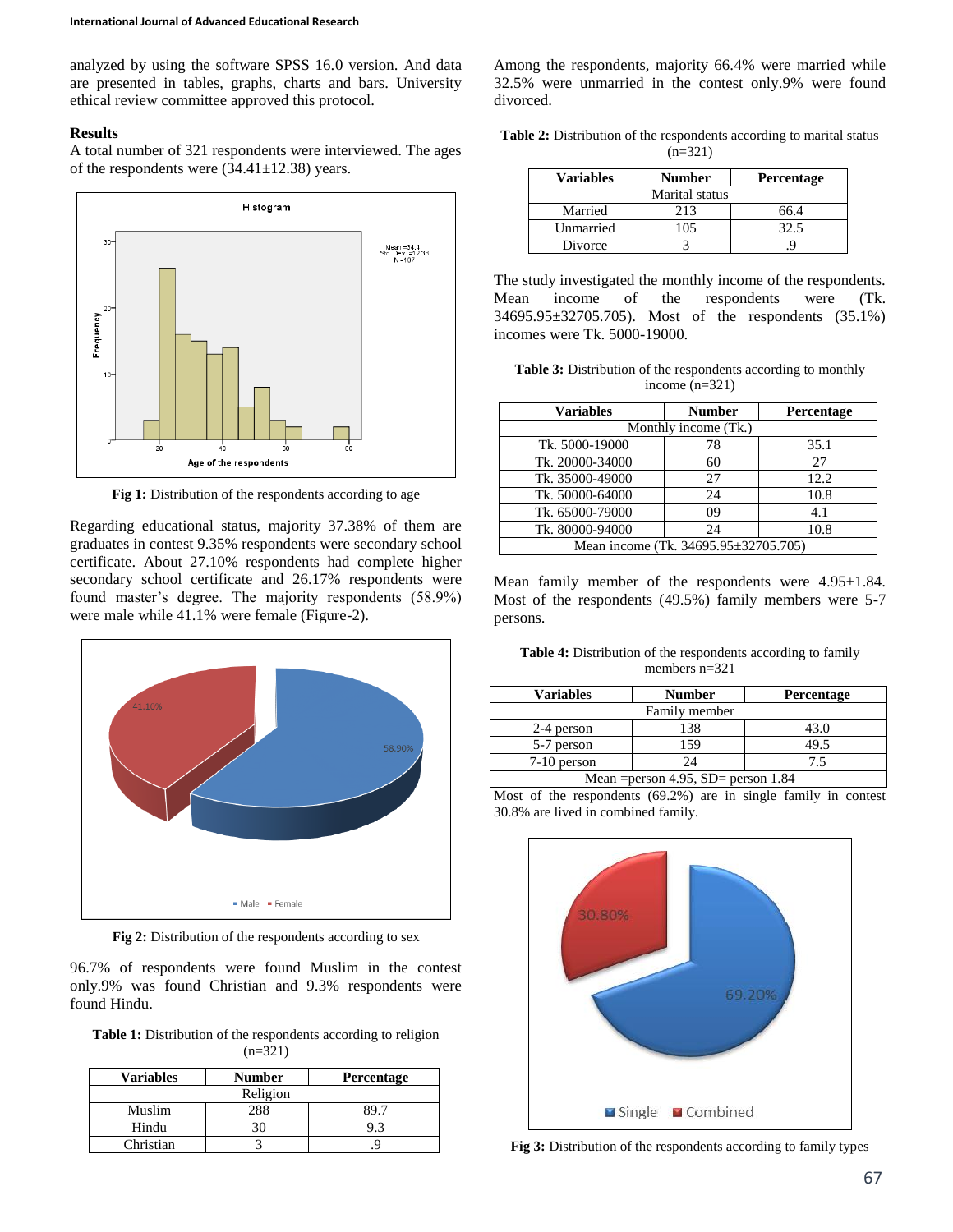90.65% of the respondents heard about Unani medicine. In contest of that only 2.8% don't know about Unani medicine. About 6.54% of the respondents don't hear about Unani medicine. As per operational definition, 43.9% respondents

were very good awareness about Unani medicine in the contest 26.2% of them had poor awareness about Unani medicine. About 9.9% had good awareness about Unani medicine (Table-5).

**Table 5:** Distribution of the respondents according to level of awareness on Unani medicine n=321

| <b>Awareness about Unani Medicine</b> |     | Number   Percentage |
|---------------------------------------|-----|---------------------|
| Very good awareness                   | 141 | 43.9                |
| Good awareness                        | 114 | 29.9                |
| Poor awareness                        | 84  | 26 Z                |

Nearly one third of the respondents (34%) heard about Unani medicine from television. In contest of that only 1% of them heard about Unani medicine from radio. About 29.9% of the respondents heard about Unani medicine from doctors/health workers while 1% of the respondents heard about Unani medicine from her husband. About 13.4% of the respondents heard about Unani medicine by reading newspaper and 11.3% of them are known by parents.



**Fig 4:** Distribution of the respondents according to source of information about Unani medicine

About 85.4% of the respondents know about the source of Unani medicine and 7.8% the respondents answer was negative while 6.8% the respondents don't know about the source of Unani medicine. Most of the respondents (51.85%) overview about the source of Unani medicine is only Unani pharmacy. In the contest of that 2.11% of them told about the source of Unani medicine is general shop. About 46.32% of the respondents told about the source of Unani medicine is all pharmacy. The study investigated that 70.1% respondents know about the types of Unani medicine in contest 14% the

respondents don't know about the types of Unani medicine answer and 15.9% the respondents answer was negative about the types of Unani medicine. Most of the respondents (50.63%) knows that all types of Unani medicine are available while 2.53% of them knows that the types of Unani medicine is semisolid. 20.25% respondents think that it is only tablet and 18.99% of them knows that the types of Unani medicine is syrup. Only 7.59% knows that the types of Unani medicine are capsule. Most of the respondents (74.1%) know the effect of Unani medicine while 11.2% the respondents don't know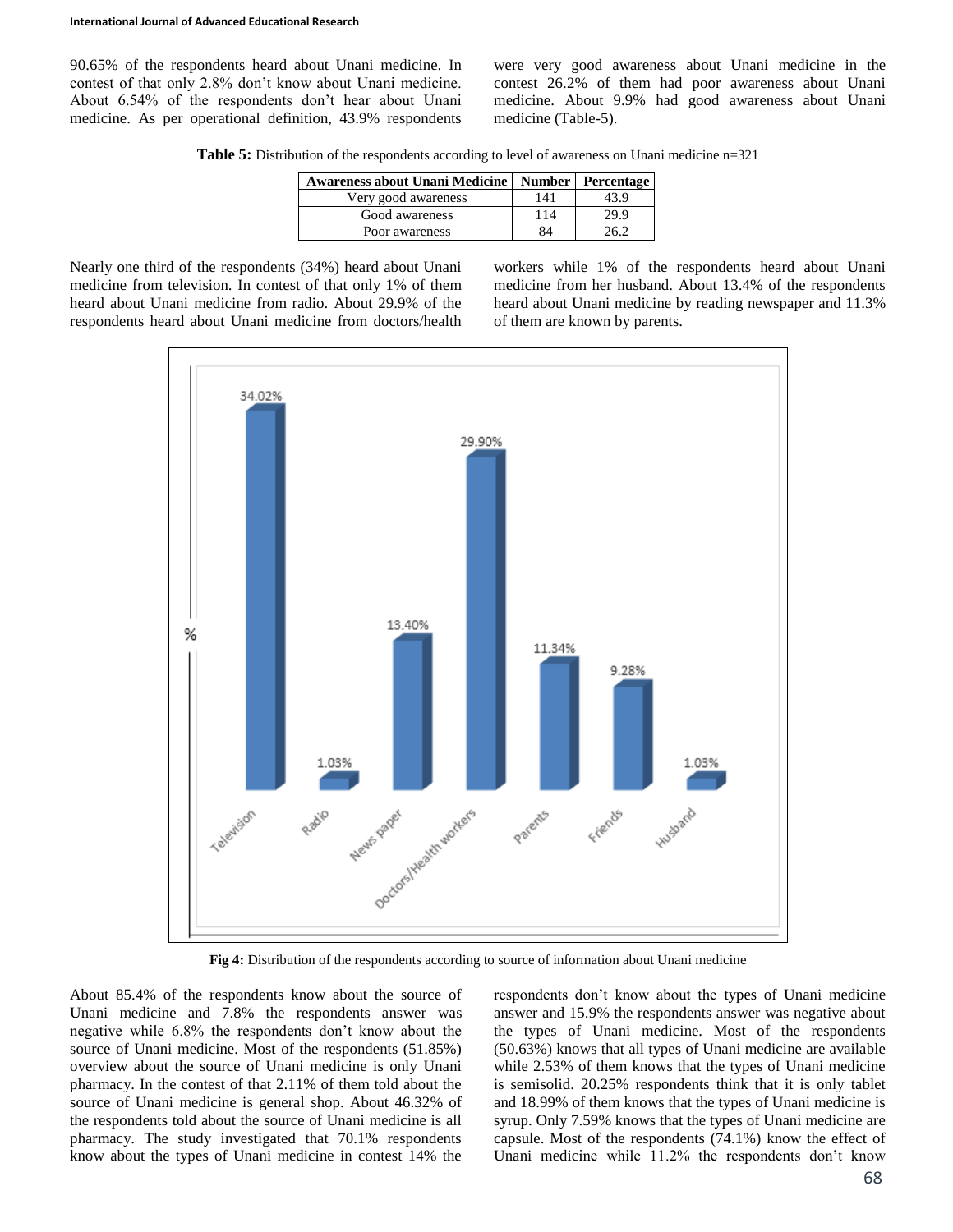about the effect of Unani medicine and 14% the respondents answer was negative about the effect of Unani medicine.

Most of the respondents (32.56%) think that the effect of Unani medicine is good while 1.16% of respondents overview that the effect of Unani medicine is bad. About 31.4% respondents think that the effect of Unani medicine is very good in the contest 3.49% of them like to no comments about the effect of Unani medicine. About 31.4% of the respondents think that the effect of Unani medicine is little good.



**Fig 5:** Distribution of the respondents according to effect of Unani medicine

Most of the respondents (73.8%) take Unani medicine for diseases while only 26.2% the respondents take Unani medicine never. Most of the respondents (55.7%) are pleased to take Unani medicine in the contest 6.33% of respondents were not pleased after taking Unani medicine and 37.97% respondents told that Unani medicine is little good. According to respondents view, most of them (59.6%) told that Unani medicine uses for all kinds of diseases. In the contest 6.4% of them told that Unani medicine uses for sexual diseases and 34% of them told that Unani medicine uses for chronic diseases. More than fifty percentage respondents (52.9%) don't know the user classes of Unani medicine while 16.3% of them told the user are rich and 16.3% told the user are poor. Most of the respondents (49%) told the rate of Unani medicine is high and 31.7% told the rate of Unani medicine is low. In contest of that 19.2% of the respondents don't know the cost

or rate of Unani medicine.

Most of the respondents (86.1%) told that the use of Unani medicine is necessary and 10.9% of them don't know about the necessity of Unani medicine in contest of that only 3% of the respondents answer was negative about the necessity of Unani medicine. About 56% of the respondents think that Unani medicine has no side effect and 30.5% told that they had no knowledge about the side effect of Unani medicine while 13.3% think that Unani medicine have some side effect. Regarding of the study, 33.96% of the respondents think to get available Unani medicine, need more awareness about Unani medicine, 15.09% think about government help, 13.21% think for available of Unani medicine in all pharmacies and 11.32% think about the publicity of Unani medicine. About 26.42% of the respondents think for availability of Unani medicine all the above matters are needed.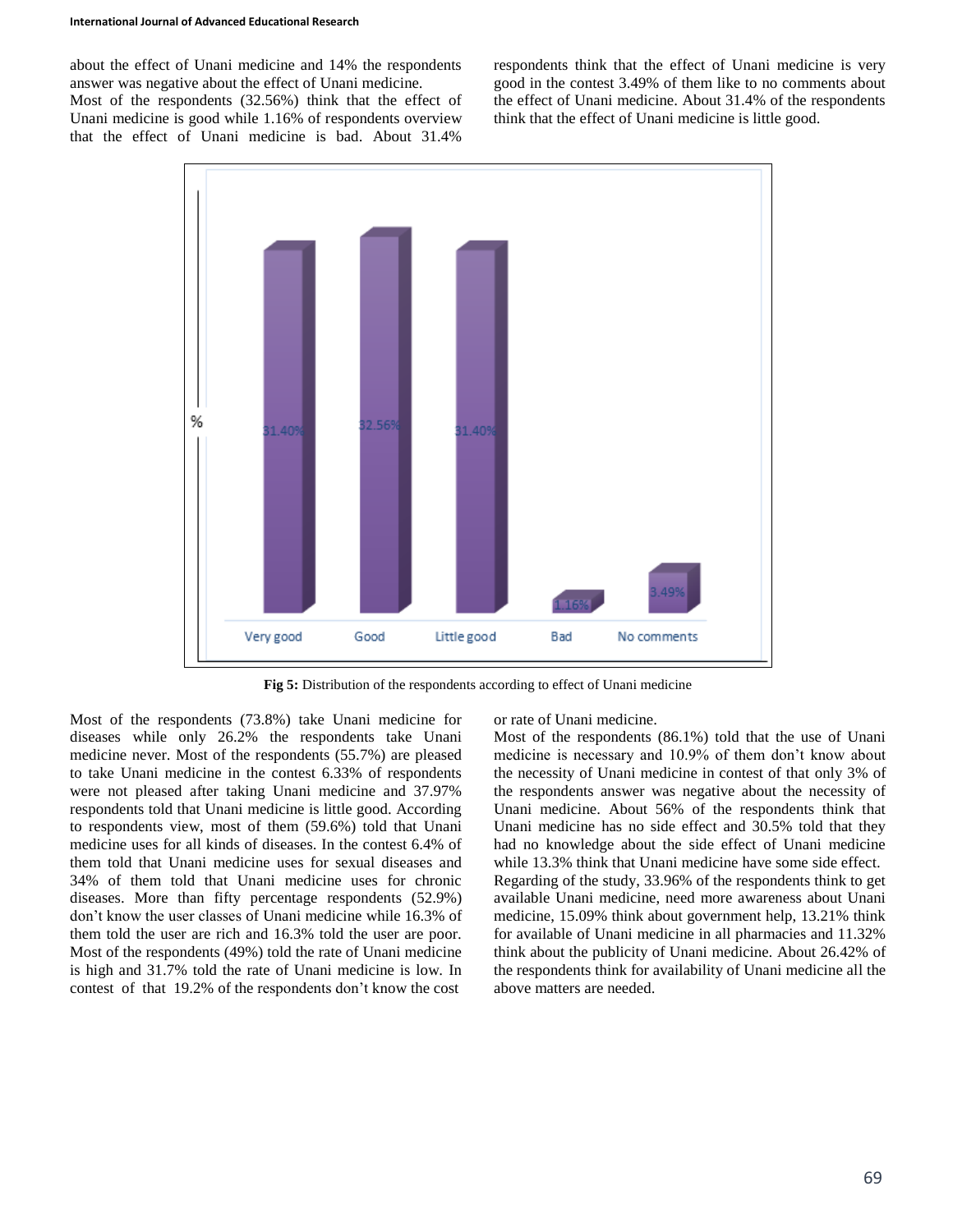

**Fig 6:** Distribution of the respondents according to their assessment for availability of medicine

# **Discussion**

Unani medicine practitioners should practice based on Unani theory and should warn patients when metals, minerals or poisonous substances are included in the prescription or prescribed medicinal formulation. Information regarding the safe use of these substances, signs of potential adverse effects and recommendations for emergency response to these adverse events should be provided. The information collected from the pharma co-vigilance system should be learned by Unani practitioners. The dispensers should verify the prescriptions every time, and refer back to the prescribers immediately whenever it is needed [9].

Herbal drug constitutes only those traditional medicines which primarily use medicinal plant preparations for therapy [10]. Herbal medicines may be made from the whole plants or a part of the plant, including the bark, stem, root, or seed and can be purchased fresh, dried, in pills, capsules, and in tinctures that are preserved in alcohol, glycerin, or another liquid. Herbal medicines are also in great demand in the developed world for primary health care because of their efficacy, safety and lesser side effects<sup>[11]</sup>.

India is a vast repository of medicinal plants that are used in traditional medical treatments. Certain herbs have become popular over the last some years, but herbal medicines are still poorly understood by the public, medical practitioners and the media <sup>[12]</sup>. The various indigenous systems such as Siddha, Ayurveda, Unani and Allopathy use several plant species to treat different ailments [13]. Because of the toxicity and side effects of allopathic medicines, the use of herbal medicine becoming popular. This led to sudden increase in the number of herbal drug manufactures [14].

The World Health Organization (WHO) has recognized the Unani System of Medicine (USM) as an alternative system for

the health care needs of human population. Alternative medicine is being practiced worldwide. Unani is one of the most well known traditional medicine systems and draws on the ancient traditional systems of medicine of China, Egypt, India, Iraq, Persia and Syria. In fact Unani medicine and herbal products are gradually more being used in many countries where modern medicine is easily available. India has accepted it as one of the alternative health care system and has given it official status [15] .

Unani system is popular day by day. Bangladesh is one of the Muslim countries of the world. Many worldwide companies are production herbal/Unani products. So, these findings vary from the results of [16].

# **Conclusions**

The appropriate steps are required to be taken to spread the awareness about importance of the traditional system in the society. This can be made possible by integration of modern medicine with traditional systems of medicine. Traditional systems must undergo evidence based approach as carried out in modern medicine. Traditional medicines must be extensively exposed to clinical research to establish efficacy and safety without any bias.

There is limited information available regarding interactions between herbal products and conventional medicines. However, awareness of this issue is increasing and the potential for herbal and conventional medicines interactions should always be considered. Therefore it is important that the patient should give the Unani medicine practitioner full details of all medicines being taken concurrently. Proper precautions and monitoring are required and, if necessary, treatment should be adapted to accommodate for potential herb/conventional drug interaction.